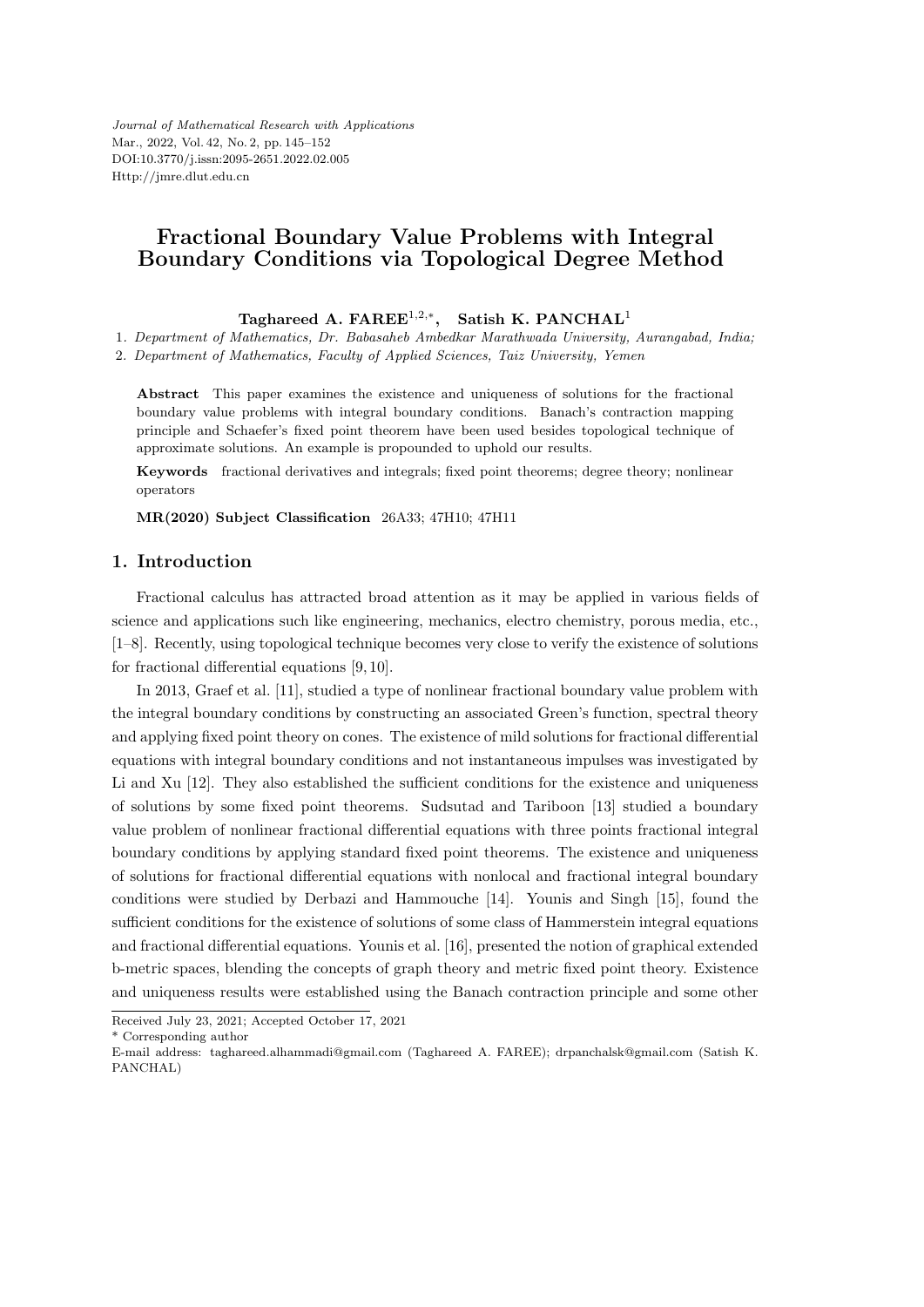existence results were obtained using O'Regan fixed point theorem and Burton and Kirk fixed point. A new technique, based on F-Reich contraction, was given for solving some models of real world problems, viz by Younis et al. [17].

Our aim during this paper is to verify some new results on the following boundary value problem (BVP) for fractional differential equations involving the Caputo fractional derivative by topological degree method and fixed point theorem.

$$
\begin{cases}\n\,^c\mathcal{D}^q x(t) = \xi(t, x), & t \in \mathcal{J} := [0, T], \ 0 < q < 1, \\
x(0) = \mathcal{I}_0^T \eta(t, x), & x(T) = \mathcal{I}_0^T \zeta(t, x),\n\end{cases}\n\tag{1.1}
$$

where  ${}^{c}\mathcal{D}^{q}$  is the Caputo fractional derivative and  $\xi, \eta, \zeta : \mathcal{J} \times \mathcal{X} \to \mathcal{X}$  are continuous functions.

## **2. Preliminaries**

In this section, we introduce some necessary definitions, propositions and theorems which are needed throughout this paper.

We define a Banach space  $\mathcal{C}(\mathcal{J}, \mathcal{X})$  as the Banach space of all continuous functions from  $\mathcal{J}$ into X with the norm  $||x||_c := \sup\{||x(t)|| : x \in C(\mathcal{J}, \mathcal{X})\}$  for  $t \in \mathcal{J}$  and  $\mathcal{J} = [0, T], T > 0$ .

**Definition 2.1** ([18]) *For a given continuous function*  $\xi$  *on a closed interval* [*a, b*]*, the qth fractional order integral of ξ is defined by*

$$
\mathcal{I}_{a+}^q \xi(t) = \frac{1}{\Gamma(q)} \int_a^t (t-s)^{q-1} \xi(s) \, \mathrm{d}s,\tag{2.1}
$$

*where* Γ *is the gamma function.*

**Definition 2.2** ([18]) *For a given continuous function*  $\xi$  *on a closed interval* [*a, b*]*, the qth Riemann-Liouville fractional order derivative of ξ, is defined by*

$$
(\mathcal{D}_{a+}^q \xi)(t) = \frac{1}{\Gamma(n-q)} \left(\frac{d}{dt}\right)^n \int_a^t (t-s)^{n-q-1} \xi(s) ds,
$$
\n(2.2)

where  $n = [q] + 1$  *and* [*q*] *denotes the integer part of <i>q.* 

**Definition 2.3** ([18]) *For a given continuous function*  $\xi$  *on a closed interval* [*a, b*]*, the Caputo fractional order derivative of ξ, is defined by*

$$
({}^c\mathcal{D}_{a+}^q \xi)(t) = \frac{1}{\Gamma(n-q)} \int_a^t (t-s)^{n-q-1} \xi^{(n)}(s) \mathrm{d}s,\tag{2.3}
$$

*where*  $n = [q] + 1$ *.* 

**Theorem 2.4** ([19]) Let *X* be a Banach space, and  $\psi, \varphi : \mathcal{X} \to \mathcal{X}$  be two operators such that  $\psi$ *is a contraction operator and*  $\varphi$  *is a completely continuous operator, then the operator equation*  $\mathcal{F}x = \psi x + \varphi x = x$  *has a solution*  $x \in \mathcal{X}$ *.* 

**Definition 2.5** ([19]) Let  $\Omega \subset X$  and  $F : \Omega \to X$  be a continuous bounded map. One can say *that F* is  $\alpha$ -Lipschitz if there exists  $k \geq 0$  such that

$$
\alpha(F(B)) \leq k\alpha(B) \quad (\forall) B \subset \Omega
$$
 bounded.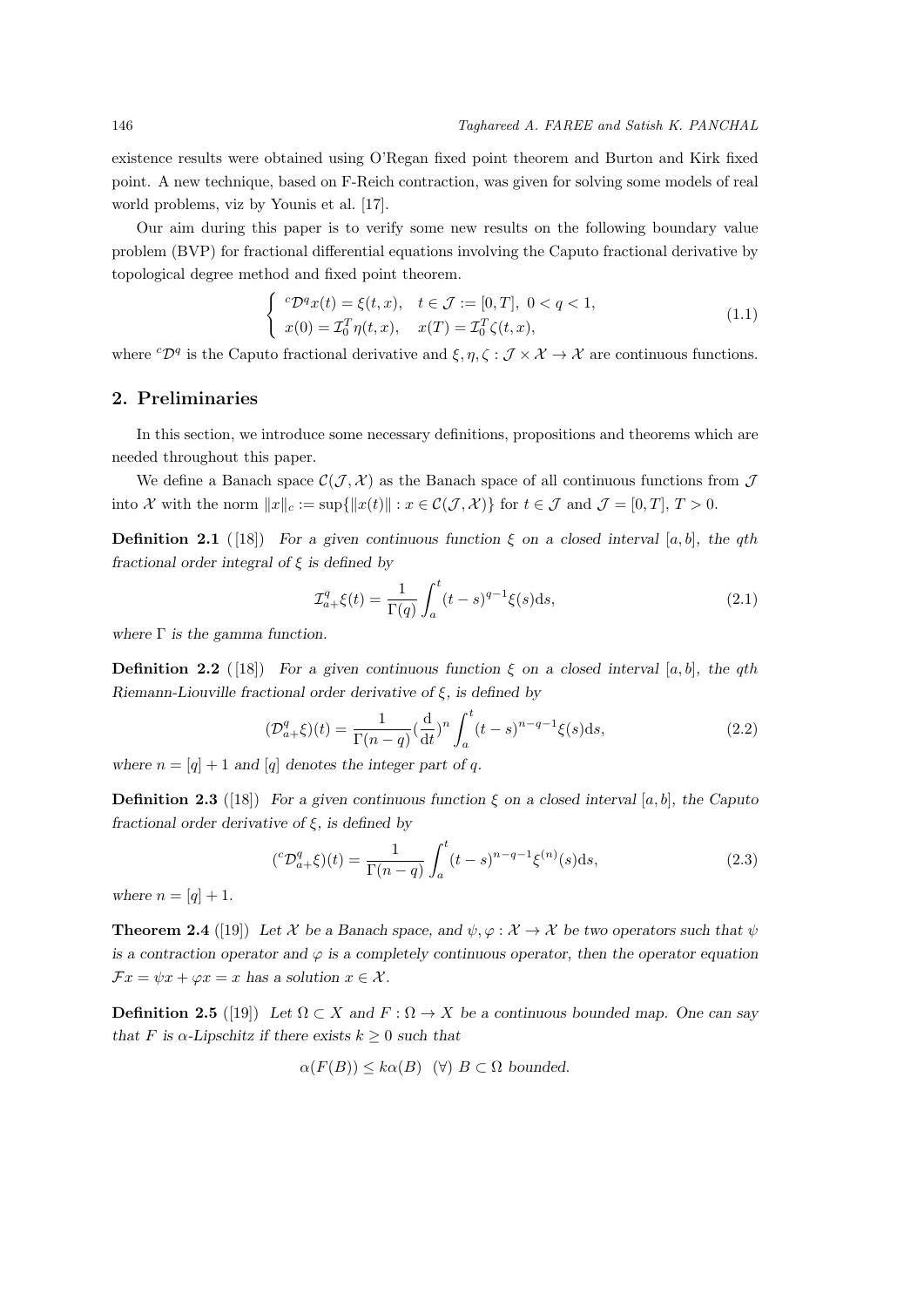*In case,*  $k < 1$ *, then we call*  $F$  *is a strict*  $\alpha$ *-contraction. One can say that*  $F$  *is*  $\alpha$ *-condensing if* 

$$
\alpha(F(B)) < \alpha(B) \quad (\forall) \ B \subset \Omega \ bounded \ with \ \alpha(B) > 0.
$$

*We recall that*  $F: \Omega \to X$  *is Lipschitz if there exists*  $k > 0$  *such that* 

$$
||F_x - F_y|| \le k||x - y|| \quad (\forall) \ x, y \subset \Omega,
$$

and if  $k < 1$  then  $F$  is a strict contraction.

**Proposition 2.6** ([19]) *If*  $\psi, \varphi : \Omega \to X$  *are*  $\alpha$ -*Lipschitz maps with constants k*, *k'* respectively, *then*  $\psi + \varphi : \Omega \to X$  *is*  $\alpha$ -*Lipschitz with constant*  $k + k'$ *.* 

**Proposition 2.7** ([19]) *If*  $\psi : \Omega \to X$  *is compact, then*  $\psi$  *is*  $\alpha$ *-Lipschitz with zero constant.* 

**Proposition 2.8** ([19]) *If*  $\psi : \Omega \to X$  *is Lipschitz with constant k, then*  $\psi$  *is*  $\alpha$ *-Lipschitz with the same constant k.*

#### **3. Main results**

First, let us define the meaning of a solution of the  $BVP(1.1)$ .

**Definition 3.1** *A function*  $x \in \mathcal{C}(\mathcal{J}, \mathcal{X})$  *is said to be a solution of the fractional BVP(1.1) if x* satisfies the equation  ${}^c\mathcal{D}^q x(t) = \xi(t, x)$  almost everywhere on *J* and the conditions  $x(0) =$  $\mathcal{I}_0^T \eta(t, x)$  *and*  $x(T) = \mathcal{I}_0^T \zeta(t, x)$ *.* 

In order to treat the problem of existence for a solution of  $BVP(1.1)$ , we need the following assumptions:

- (H1)  $\xi : \mathcal{J} \times \mathcal{X} \to \mathcal{X}$  is continuous.
- (H2) For arbitrary  $x, y \in \mathcal{X}$ , there exists a constant  $\delta_{\xi} > 0$  such that

$$
\|\xi(t, x) - \xi(t, y)\| \le \delta_{\xi} \|x - y\|.
$$

For the existence of solutions for the  $BVP(1.1)$ , we also need the following auxiliary lemma [1].

**Lemma 3.2** Let  $0 < q \leq 1$  and let  $\xi, \eta, \zeta : \mathcal{J} \to \mathcal{X}$  be continuous. A function  $x \in \mathcal{C}(\mathcal{J}, \mathcal{X})$  is *said to be a solution of the fractional integral equation*

$$
x(t) = \frac{1}{\Gamma(q)} \int_0^t (t-s)^{q-1} \xi(s, x(s)) ds - \frac{t}{T\Gamma(q)} \int_0^T (T-s)^{q-1} \xi(s, x(s)) ds -
$$
  

$$
(\frac{t}{T} - 1) \int_0^T \eta(s, x(s)) ds + \frac{t}{T} \int_0^T \zeta(s, x(s)) ds,
$$
 (3.1)

*if and only if x is the solution of the fractional BVP(1.1).*

**Theorem 3.3** *Assume that (H2) holds and also the following hypotheses:*

*(H3)* For arbitrary  $x, y \in C(J, \mathcal{X})$  there exists a constant  $\delta_{\eta} \in (0, 1)$  such that

$$
\|\eta(x) - \eta(y)\| \le \delta_{\eta} \|x - y\|.
$$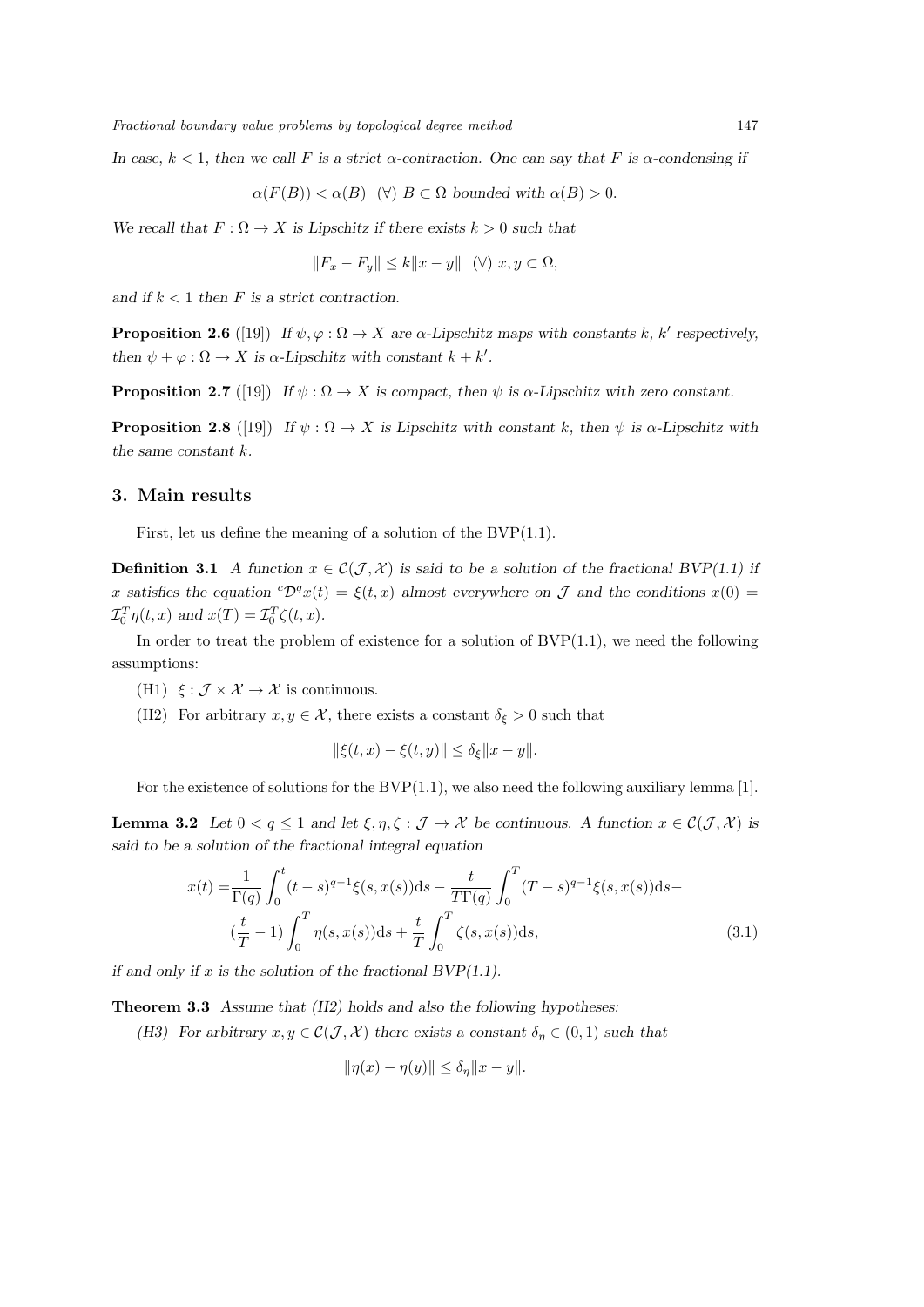*(H4)* For arbitrary  $x, y \in C(J, \mathcal{X})$  there exists a constant  $\delta_{\zeta} \in (0, 1)$  such that

$$
\|\zeta(x) - \zeta(y)\| \le \delta_{\zeta} \|x - y\|.
$$

*If*

$$
\frac{2\delta_{\xi}T^{q}}{\Gamma(q+1)} + T(\delta_{\eta} + \delta_{\zeta}) < 1,
$$

*then the fractional BVP(1.1) has a unique solution*  $x \in C(J, \mathcal{X})$ .

**Proof** Consider the operator  $\mathcal{F}: \mathcal{C}(\mathcal{J}, \mathcal{X}) \to \mathcal{C}(\mathcal{J}, \mathcal{X})$  defined by

$$
\mathcal{F}(x)(t) = \frac{1}{\Gamma(q)} \int_0^t (t-s)^{q-1} \xi(s, x(s)) ds - \frac{t}{T\Gamma(q)} \int_0^T (T-s)^{q-1} \xi(s, x(s)) ds -
$$
  

$$
(\frac{t}{T} - 1) \int_0^T \eta(s, x(s)) ds + \frac{t}{T} \int_0^T \zeta(s, x(s)) ds.
$$

It is clear that, the fixed points of the operator  $\mathcal F$  are solutions of the problem BVP(1.1). Now, consider

$$
\|\mathcal{F}(x)(t) - \mathcal{F}(y)(t)\| \leq \frac{1}{\Gamma(q)} \int_0^t (t-s)^{q-1} \|\xi(s, x(s)) - \xi(s, y(s))\| ds +
$$
  
\n
$$
\frac{t}{T\Gamma(q)} \int_0^T (T-s)^{q-1} \|\xi(s, x(s)) - \xi(s, y(s))\| ds +
$$
  
\n
$$
(\frac{t}{T} - 1) \int_0^T \|\eta(s, x(s)) - \eta(s, y(s))\| ds + \frac{t}{T} \int_0^T \|\zeta(s, x(s)) - \zeta(s, y(s))\| ds
$$
  
\n
$$
\leq \frac{1}{\Gamma(q)} \int_0^t (t-s)^{q-1} \delta_{\xi} \|x - y\| ds + \frac{t}{T\Gamma(q)} \int_0^T (T-s)^{q-1} \delta_{\xi} \|x - y\| ds +
$$
  
\n
$$
(\frac{t}{T} - 1) \int_0^T \delta_{\eta} \|x - y\| ds + \frac{t}{T} \int_0^T \delta_{\zeta} \|x - y\| ds
$$
  
\n
$$
\leq \frac{\delta_{\xi}}{\Gamma(q)} (\frac{t^q}{q}) \|x - y\| + \frac{t\delta_{\xi}}{T\Gamma(q)} (\frac{T^q}{q}) \|x - y\| + (\frac{t}{T} - 1)T\delta_{\eta} \|x - y\| + \frac{t}{T}T\delta_{\zeta} \|x - y\|
$$
  
\n
$$
= \frac{t^q \delta_{\xi}}{\Gamma(q+1)} \|x - y\| + \frac{t\delta_{\xi} T^{q-1}}{\Gamma(q+1)} \|x - y\| + (t - T)\delta_{\eta} \|x - y\| + t\delta_{\zeta} \|x - y\|
$$
  
\n
$$
= \frac{t(t^{q-1} + T^{q-1})\delta_{\xi}}{\Gamma(q+1)} \|x - y\| + (t - T)\delta_{\eta} \|x - y\| + t\delta_{\zeta} \|x - y\|
$$

as  $0 \le t \le T$ , then

$$
\|\mathcal{F}(x)(t) - \mathcal{F}(y)(t)\| \leq \left[\frac{2\delta_{\xi}T^{q}}{\Gamma(q+1)} + T(\delta_{\eta} + \delta_{\zeta})\right] \|x - y\|.
$$

Thus, *F* is a contraction mapping on  $\mathcal{C}(\mathcal{J}, \mathcal{X})$  with contraction constant  $\left[\frac{2\delta_{\xi}T^{q}}{\Gamma(q+1)} + T(\delta_{\eta} + \delta_{\zeta})\right]$ . By applying Banach's contraction mapping principle, one can deduce that the operator  $\mathcal F$  has a unique fixed point on  $\mathcal{C}(\mathcal{J}, \mathcal{X})$  which implies the BVP(1.1) has a unique solution in  $\mathcal{C}(\mathcal{J}, \mathcal{X})$ .

**Theorem 3.4** *Assume that (H1), (H2) and the following hypotheses:*

*(H5)* For arbitrary  $(t, x) \in \mathcal{J} \times \mathcal{X}$ , there exist  $\delta_1, \delta_2 > 0$ ,  $q_1 \in [0, 1)$  such that

$$
\|\xi(t,x)\| \le \delta_1 \|x\|^{q_1} + \delta_2.
$$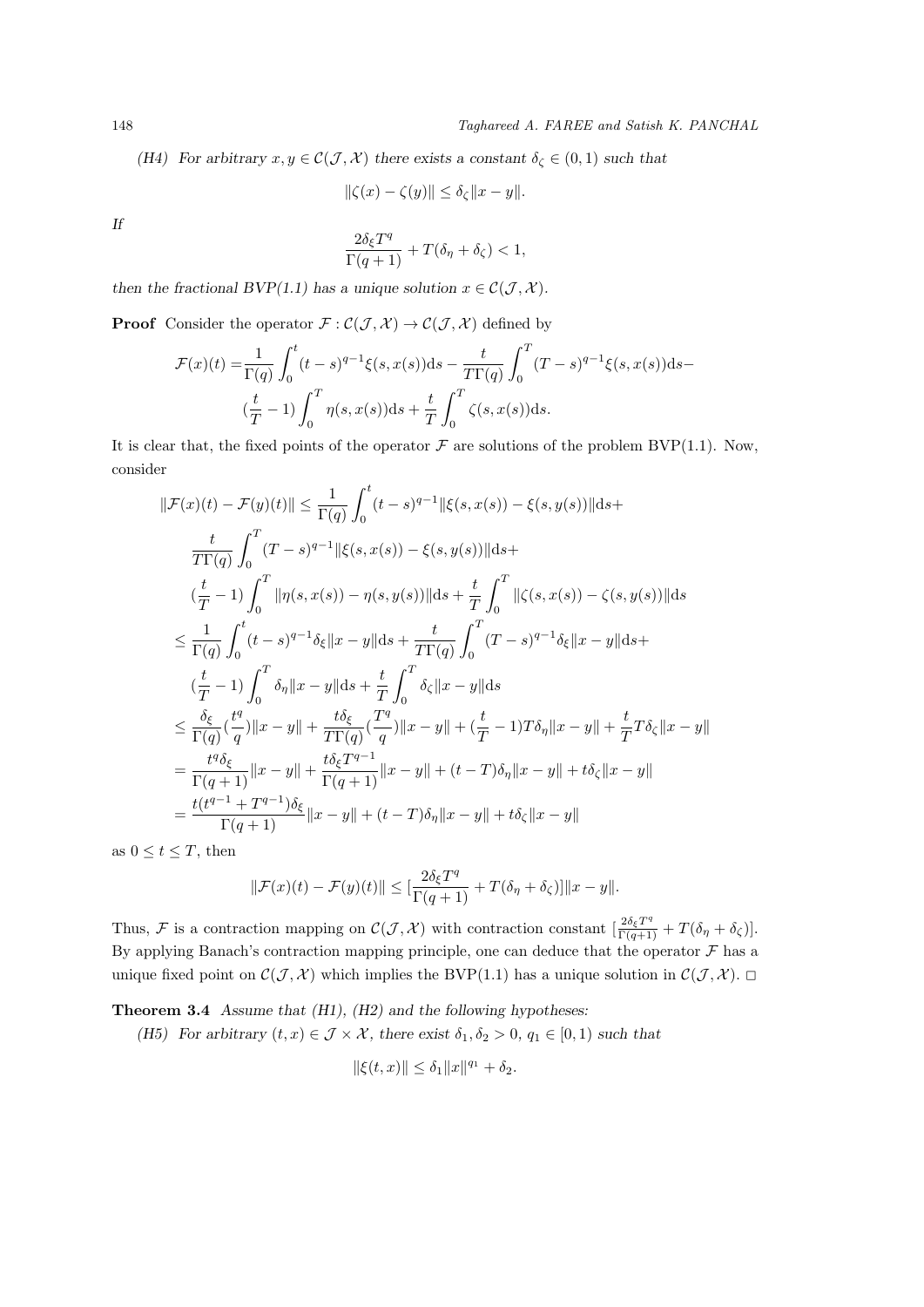*Fractional boundary value problems by topological degree method* 149

*(H6)* For arbitrary  $(t, x) \in \mathcal{J} \times \mathcal{X}$ , there exist  $\delta_3, \delta_4 > 0$ ,  $q_2 \in [0, 1)$  such that

$$
\|\eta(t,x)\| \le \delta_3 \|x\|^{q_2} + \delta_4.
$$

*(H7)* For arbitrary  $(t, x) \in \mathcal{J} \times \mathcal{X}$ , there exist  $\delta_5, \delta_6 > 0$ ,  $q_3 \in [0, 1)$  such that

$$
\|\zeta(t,x)\| \le \delta_5 \|x\|^{q_3} + \delta_6,
$$

*hold then the fractional BVP(1.1) has at least one solution*  $x \in C(\mathcal{J}, \mathcal{X})$ *.* 

**Proof** Step 1. Prove continuity of *F*. Let  $\{x_n\}_{n=1}^{\infty}$  be a sequence of a bounded set  $\mathcal{B}_k \subseteq C(\mathcal{J}, \mathcal{X})$ such that  $||x_n - x|| \to 0$  as  $n \to \infty$  in  $\mathcal{B}_k$  ( $k > 0$ ). For all  $s \in [0, t], t \in \mathcal{J}$ , we have to show that  $\|\mathcal{F}x_n - \mathcal{F}x\|$  *→ 0 as*  $n \to \infty$  *as follows:* 

$$
\|(\mathcal{F}x_n)(t) - (\mathcal{F}x)(t)\| \le \frac{1}{\Gamma(q)} \int_0^t (t-s)^{q-1} \|\xi(s, x_n(s)) - \xi(s, x(s))\| ds +
$$
  

$$
\frac{t}{T\Gamma(q)} \int_0^T (T-s)^{q-1} \|\xi(s, x_n(s)) - \xi(s, x(s))\| ds +
$$
  

$$
(\frac{t}{T} - 1) \int_0^T \|\eta(s, x_n(s)) - \eta(s, x(s))\| ds + \frac{t}{T} \int_0^T \|\zeta(s, x_n(s)) - \zeta(s, x(s))\| ds
$$
  

$$
\le \frac{1}{\Gamma(q)} \int_0^t (t-s)^{q-1} \delta_\xi \|(x_n - x)\| ds + \frac{t}{T\Gamma(q)} \int_0^T (T-s)^{q-1} \delta_\xi \|(x_n - x)\| ds +
$$
  

$$
(\frac{t}{T} - 1) \int_0^T \delta_\eta \|(x_n - x)\| ds + \frac{t}{T} \int_0^T \delta_\zeta \|(x_n - x)\| ds \to 0 \text{ as } n \to \infty.
$$

Step 2. Prove *F* map bounded sets into bounded sets in  $\mathcal{C}(\mathcal{J}, \mathcal{X})$ . For any  $r > 0$ , we have  $x \in \mathcal{B}_r := \{x \in \mathcal{C}(\mathcal{J}, \mathcal{X}) : ||x|| \leq r\},\$ 

$$
\begin{split} &\|(\mathcal{F}x)(t)\| \leq \frac{1}{\Gamma(q)}\int_{0}^{t}(t-s)^{q-1}\|\xi(s,x(s))\| \mathrm{d}s + \frac{t}{T\Gamma(q)}\int_{0}^{T}(T-s)^{q-1}\|\xi(s,x(s))\| \mathrm{d}s \\ & \quad \left(\frac{t}{T}-1\right)\int_{0}^{T}\| \eta(s,x(s))\| \mathrm{d}s + \frac{t}{T}\int_{0}^{T}\|\zeta(s,x(s))\| \mathrm{d}s \\ & \quad \leq \frac{1}{\Gamma(q)}\int_{0}^{t}(t-s)^{q-1}[\delta_{1}\|x\|^{q_{1}} + \delta_{2}]\mathrm{d}s + \frac{t}{T\Gamma(q)}\int_{0}^{T}(T-s)^{q-1}[\delta_{1}\|x\|^{q_{1}} + \delta_{2}]\mathrm{d}s + \\ & \quad \left(\frac{t}{T}-1\right)\int_{0}^{T}[\delta_{3}\|x\|^{q_{2}} + \delta_{4}]\mathrm{d}s + \frac{t}{T}\int_{0}^{T}[\delta_{5}\|x\|^{q_{3}} + \delta_{6}]\mathrm{d}s \\ & \quad \leq \frac{[\delta_{1}r^{q_{1}} + \delta_{2}]}{\Gamma(q)}\int_{0}^{t}(t-s)^{q-1}\mathrm{d}s + \frac{t[\delta_{1}r^{q_{1}} + \delta_{2}]}{T\Gamma(q)}\int_{0}^{T}(T-s)^{q-1}\mathrm{d}s + \\ & \quad \left(\frac{t}{T}-1)[\delta_{3}r^{q_{2}} + \delta_{4}]\int_{0}^{T}\mathrm{d}s + \frac{t}{T}[\delta_{5}r^{q_{3}} + \delta_{6}]\int_{0}^{T}\mathrm{d}s \\ & \quad \leq \frac{[\delta_{1}r^{q_{1}} + \delta_{2}]}{\Gamma(q)}(\frac{t^{q}}{q}) + \frac{t[\delta_{1}r^{q_{1}} + \delta_{2}]}{T\Gamma(q)}(\frac{T^{q}}{q}) + (\frac{t}{T}-1)[\delta_{3}r^{q_{2}} + \delta_{4}]T + \frac{t}{T}[\delta_{5}r^{q_{3}} + \delta_{6}]T \\ & \quad \leq \frac{t^{q}[\delta_{1}r^{q_{1}} + \delta_{2}]}{\Gamma(q+1)} + \frac{tT^{q-1}[\delta_{1}r^{q_{1}} + \delta_{2}]}{T(q+1)} + (t-T
$$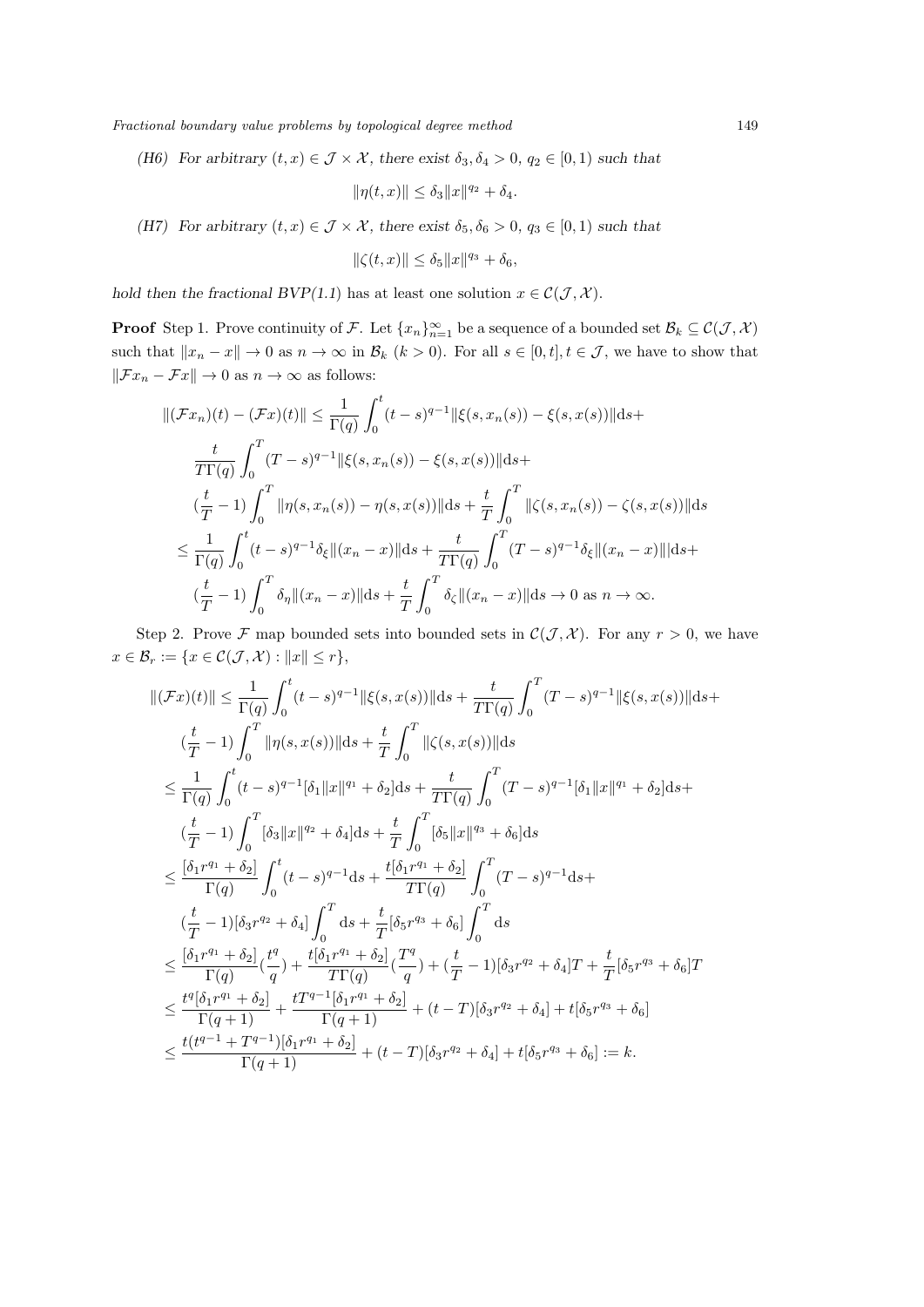Thus,  $\mathcal{F}$  map bounded sets into bounded sets in  $\mathcal{C}(\mathcal{J}, \mathcal{X})$ .

Step 3. Prove  $\mathcal{F}(\mathcal{B}_r)$  is equicontinuous. For  $t_1, t_2 \in \mathcal{J}$  and  $0 \le t_1 \le t_2 \le 1$ , let  $x \in \mathcal{B}_r$ , then, *∣*(*Fx*)(*t*<sub>1</sub>) *−* (*Fx*)(*t*<sub>2</sub>)*∥* ≤ *∣* $\frac{1}{\Gamma(q)}$  $\int_0^{t_1}$  $\int_0^{t_1} (t_1-s)^{q-1} \xi(s,x(s)) \mathrm{d} s - \frac{t_1}{T \Gamma(s)}$ *T*Γ(*q*)  $\int_0^T$  $\mathbf 0$  $(T - s)^{q-1} \xi(s, x(s)) ds$ *t*1 *T*  $\int_0^T$ 0  $\eta(s,x(s))\mathrm{d}s + \frac{t_1}{\sigma}$ *T*  $\int_0^T$ 0  $\zeta(s,x(s))\mathrm{d}s-\frac{1}{\Gamma(s)}$  $\Gamma(q)$  $∫<sup>t<sub>2</sub></sup>$  $\int_{0}^{1} (t_2 - s)^{q-1} \xi(s, x(s)) \mathrm{d}s +$ *t*2 *T*Γ(*q*)  $\int_0^T$ 0  $(T - s)^{q-1}\xi(s, x(s))ds + \frac{t_2}{T}$ *T*  $\int_0^T$ 0  $\eta(s,x(s))\mathrm{d}s - \frac{t_2}{\pi}$ *T*  $\int_0^T$  $\mathbf 0$ *ζ*(*s, x*(*s*))d*s∥*  $\leq \frac{1}{n}$  $\Gamma(q)$  $\int_0^{t_1}$  $\int_0^{t_1} [(t_1 - s)^{q-1} - (t_2 - s)^{q-1}] \Vert \xi(s, x(s)) \Vert \mathrm{d} s + \frac{|t_1 - t_2|}{T \Gamma(q)}$ *T*Γ(*q*)  $\int_0^T$ 0  $(T - s)^{q-1}$ || $\xi(s, x(s))$ ||ds+ *|t*<sup>1</sup> *− t*2*| T*  $\int_0^T$ 0  $||\eta(s, x(s))||ds + \frac{|t_1 - t_2|}{T}$ *T*  $\int_0^T$ 0 *∥* $\zeta$ (*s*, *x*(*s*))*∥d<i>s* +  $\frac{1}{R}$  $\Gamma(q)$  $\int_0^t$ *t*1  $(t_2 - s)^{q-1}$ || $\xi(s, x(s))$ ||ds.

As  $t_1 \rightarrow t_2$ , one can deduce  $(\mathcal{F}x)(t_1) \rightarrow (\mathcal{F}x)(t_2)$  that means  $\mathcal{F}(\mathcal{B}_r)$  is equicontinuous.

As consequence of Steps 1 to 3 together with the Arzela Ascoli theorem, one can get *F* :  $C(\mathcal{J}, \mathcal{X}) \rightarrow C(\mathcal{J}, \mathcal{X})$  is completely continuous.

Step 4. Consider the following set of solutions of the system (1.1)

 $\mathcal{S} = \{x \in \mathcal{C}(\mathcal{J}, \mathcal{X}) : \text{there exists } \lambda \in [0, 1] \text{ such that } x = \lambda \mathcal{F}x\}.$ 

We shall prove that *S* is bounded in  $\mathcal{C}(\mathcal{J}, \mathcal{X})$ . For  $x \in S$  and  $\lambda \in [0, 1]$ , we have

$$
||x(t)|| = \lambda ||\mathcal{F}x(t)|| \le ||\frac{1}{\Gamma(q)} \int_0^t (t-s)^{q-1} \xi(s, x(s)) ds - \frac{t}{T\Gamma(q)} \int_0^T (T-s)^{q-1} \xi(s, x(s)) ds -
$$
  

$$
(\frac{t}{T} - 1) \int_0^T \eta(s, x(s)) ds + \frac{t}{T} \int_0^T \zeta(s, x(s)) ds||
$$
  

$$
\le \frac{1}{\Gamma(q)} \int_0^t (t-s)^{q-1} ||\xi(s, x(s))|| ds + \frac{t}{T\Gamma(q)} \int_0^T (T-s)^{q-1} ||\xi(s, x(s))|| ds +
$$
  

$$
(\frac{t}{T} - 1) \int_0^T ||\eta(s, x(s))|| ds + \frac{t}{T} \int_0^T ||\zeta(s, x(s))|| ds
$$
  

$$
\le \frac{t(t^{q-1} + T^{q-1})[\delta_1 r^{q_1} + \delta_2]}{\Gamma(q+1)} + (t - T)[\delta_3 r^{q_2} + \delta_4] + t[\delta_5 r^{q_3} + \delta_6].
$$

The above inequality together with  $q_1, q_2, q_3 \in [0,1)$  and Step 2 show that *S* is bounded in  $\mathcal{C}(\mathcal{J}, \mathcal{X})$ . As a consequence of Schaefer's fixed point theorem, one can conclude that  $\mathcal F$  has a fixed point which is the solution of the BVP  $(1.1)$ .  $\Box$ 

**Remark 3.5** If the growth conditions on  $\xi, \eta$  and  $\zeta$  include linear growth case, then the set of solutions of the system (1.1) is conex.

**Lemma 3.6** *The operator*  $\mathcal{F}: \mathcal{C}(\mathcal{J}, \mathcal{X}) \to \mathcal{C}(\mathcal{J}, \mathcal{X})$  *is compact. Consequently,*  $\mathcal{F}$  *is*  $\alpha$ -*Lipschitz with zero constant.*

**Proof** Consider a closed subset  $M \subseteq C(J, \mathcal{X})$ . As we prove in Theorem 3.4,  $\mathcal{F} : C(J, \mathcal{X}) \rightarrow$  $C(\mathcal{J}, \mathcal{X})$  is continuous and completely continuous, then by applying the Arzela Ascoli Theorem  $\mathcal{F}: \mathcal{C}(\mathcal{J}, \mathcal{X}) \to \mathcal{C}(\mathcal{J}, \mathcal{X})$  implies  $\mathcal{F}(\mathcal{M})$  is a relatively compact subset of  $\mathcal{C}(\mathcal{J}, \mathcal{X})$ . Therefore,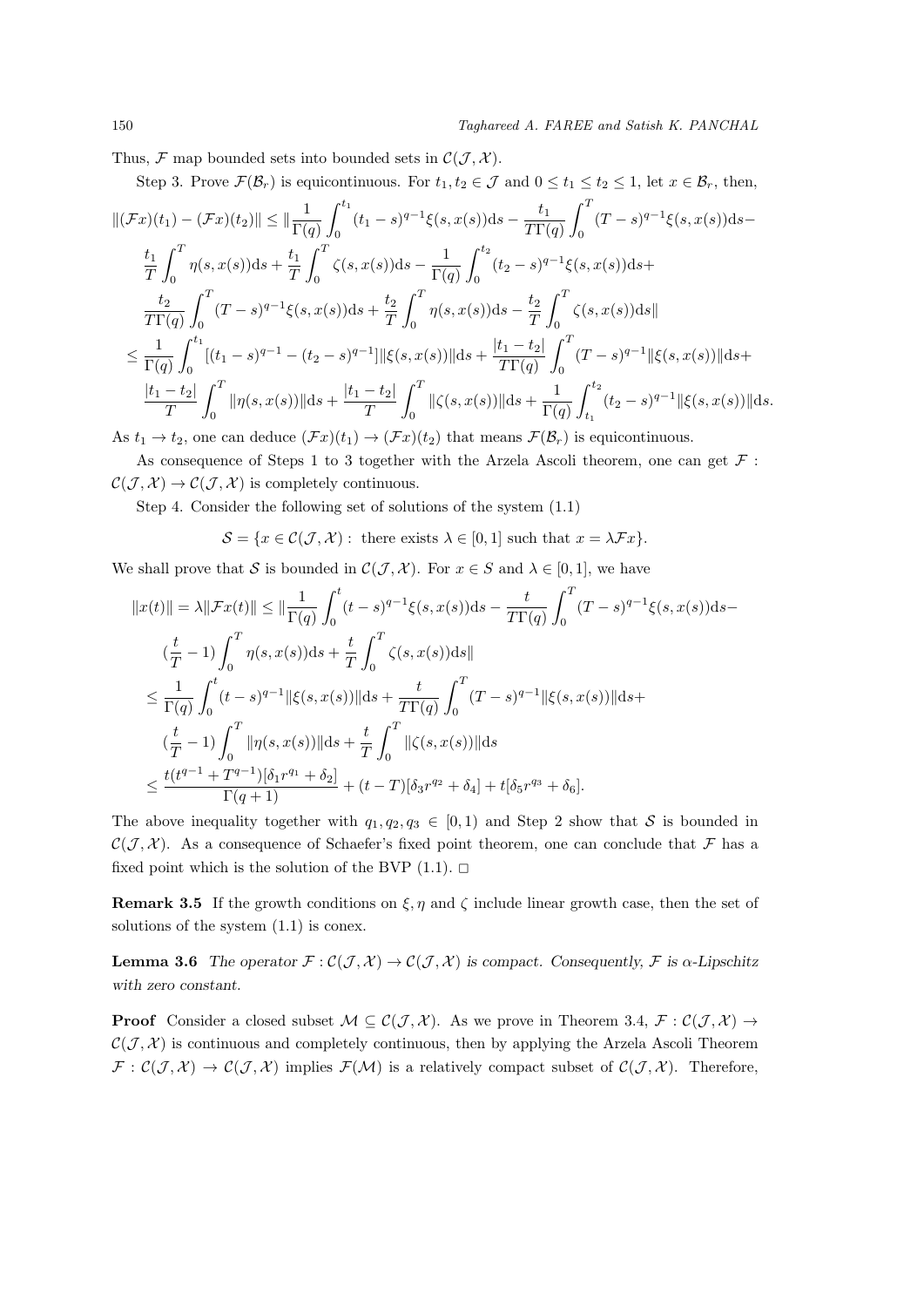$\mathcal{F}: \mathcal{C}(\mathcal{J}, \mathcal{X}) \to \mathcal{C}(\mathcal{J}, \mathcal{X})$  is compact. Consequently, by Proposition 2.7,  $\mathcal{F}$  is  $\alpha$ -Lipschitz with zero constant.  $\square$ 

**Example 3.7** Let us consider the following fractional BVP

$$
\begin{cases} {}^{c}\mathcal{D}^{\frac{2}{3}}x(t) = \frac{e^{-t}|x(t)|}{(1+2e^{t})(1+|x(t)|)} & t \in \mathcal{J} := [0,1], \ 0 < q < 1, \\ x(0) = \sum_{i=0}^{\infty} c_{i}x(t_{i}), & x(1) = \sum_{j=0}^{\infty} d_{j}x(t_{j}), \end{cases} \tag{3.2}
$$

where  $0 < t_0 < t_1 < \cdots < 1$ ,  $c_i, d_j, i, j = 0, \ldots$ , are given positive constants with  $\sum_{i=0}^{\infty} c_i x(t_i)$  $\infty$ ,  $\sum_{j=0}^{\infty} d_j x(t_j) < \infty$  and  $\sum_{i=0}^{\infty} c_i + \sum_{j=0}^{\infty} d_j = \frac{3}{17}$ .

Set  $q = \frac{2}{3}$ , for  $(t, x) \in [0, 1] \times [0, +\infty)$ , we can define  $\xi(t, x) = \frac{e^{-t}x}{(1 + 2e^{t})(1 + x)}$ . Also, for  $t \in [0, 1]$ we have  $x(t) = \frac{e^{-t}}{(1+2t)}$  $\frac{e^{-t}}{(1+2e^t)}$ . For  $x, y \in [0, +\infty)$ , we have

$$
|\xi(t,x) - \xi(t,y)| = \left| \frac{e^{-t}x}{(1+2e^t)(1+x)} - \frac{e^{-t}y}{(1+2e^t)(1+y)} \right|, \quad t \in [0,1]
$$
  

$$
\leq \frac{1}{3} \left| \frac{x-y}{(1+x)(1+y)} \right| \leq \frac{1}{3} |x-y| \Rightarrow \delta_{\xi} = \frac{1}{3}.
$$

Next, we shall check that (H3) and (H4) are satisfied with  $T = 1$ , then one can get  $\delta_{\eta} = \sum_{i=0}^{\infty} c_i$ and  $\delta_{\zeta} = \sum_{j=0}^{\infty} d_j$ . Indeed,

$$
\frac{2\delta_{\xi}T^q}{\Gamma(q+1)}+T(\delta_{\eta}+\delta_{\zeta})=\frac{\frac{2}{3}}{\Gamma(\frac{5}{3})}+\frac{3}{17}<1
$$

which is satisfied for  $q \in (0,1)$ . Then by Theorem 3.3 the problem (3.2) has a unique solution on [0*,* 1].

#### **4. Conclusion**

In this article, we investigated some sufficient conditions for existence and uniqueness of solutions for the fractional boundary value problems with integral boundary conditions. Banach's contraction mapping principle and Schaefer's fixed point theorem have been utilized besides applying topological technique of approximate solutions. Finally, the given example confirmed our results.

**Acknowledgements** The authors express their thankfulness to the referees for their time and comments for development of this paper.

## **References**

- [1] R. P. AGARWAL, M. BENCHOHRA, S. HAMANI. *A survey on existence results for boundary value problems of nonlinear fractional differential equations and inclusions*. Acta Appl. Math., 2010, **109**(3): 973–1033.
- [2] R. HILFER. *Applications of Fractional Calculus in Physics*. World Scientific, Singapore, 2000.
- [3] A. A. KILBAS, H. M. SRIVASTAVA, J. J. TRUJILLO. *Theory and Applications of Fractional Differential Equations*. Elsevier, Amsterdam, 2006.
- [4] F. MAINARDI. *Fractional Calculus and Waves in Linear Viscoelasticity: An Introduction to Mathematical Models*. Imperial College Press, Singapore, 2010.
- [5] M. D. ORTIGUEIRA. *Fractional Calculus for Scientists and Engineers*. Heidelberg, Springer, 2011.
- [6] I. PETRAS. *Fractional-Order Nonlinear Systems: Modeling, Analysis and Simulation*. Springer, Berlin, 2011.